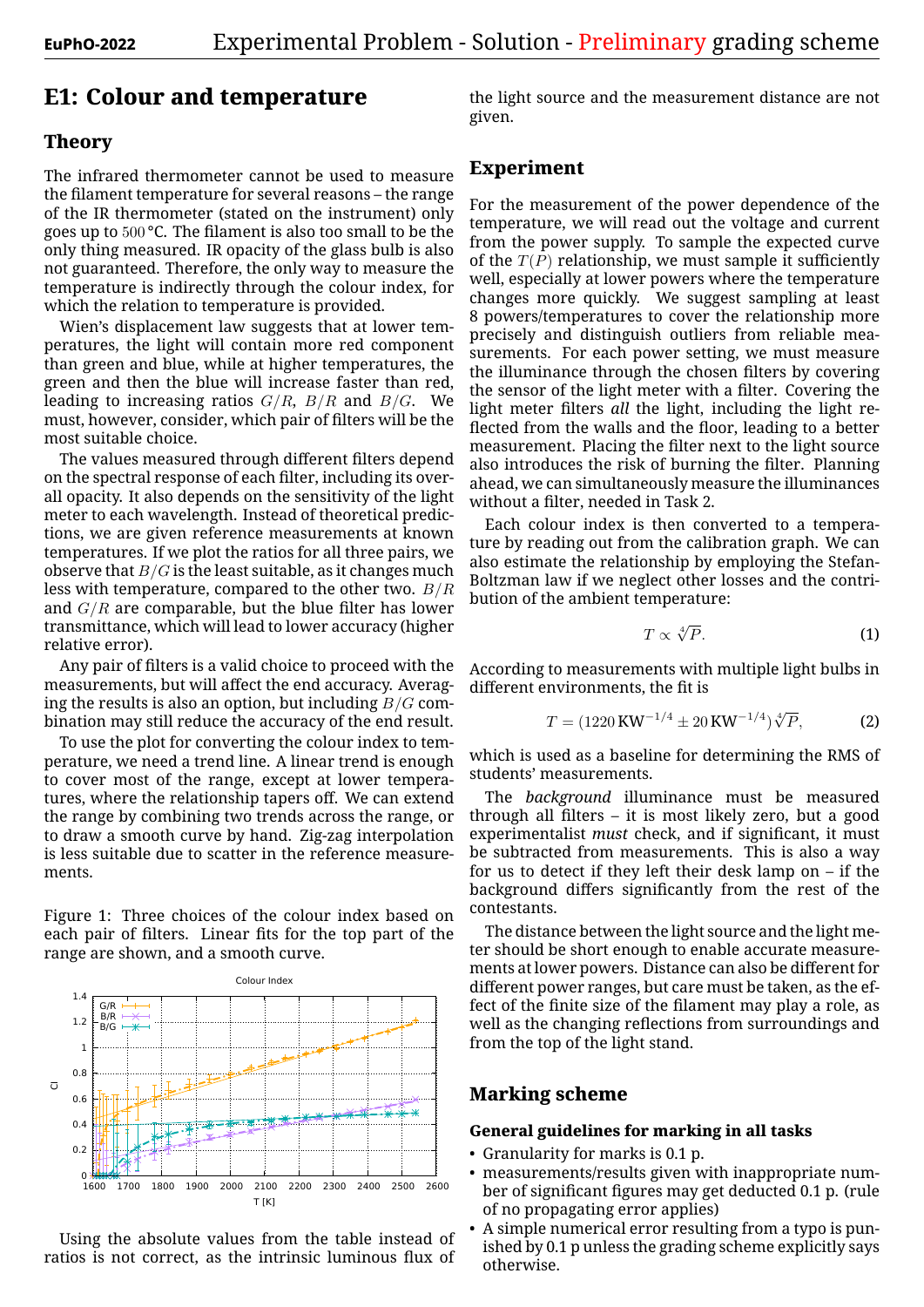Figure 2: Dependence of the temperature on the power with a superimposed prediction from the Stefan-Boltzman law. Shown is a comparison measured at two distances and using two combinations of filters. We see the trends are comparable and remain within  $\pm 100$  K, and RMS is around *±*40 K based on multiple measurements.



- Errors in theoretical derivations which cause dimensionally wrong results are punished by at least 50% of the marks for the derivation unless the grading scheme explicitly says otherwise.
- Propagating errors are not punished repeatedly unless they either lead to considerable simplifications or wrong results whose validity can easily be checked later.
- Negative points cannot decrease the score under the same section (A1,A2,...) below zero.

| <b>Calibration</b>          | <b>Points</b>                        |          |
|-----------------------------|--------------------------------------|----------|
| A1                          | Plotting                             | 1.0      |
|                             | Compute color indices for sufficient | 0.3      |
|                             | number of data points over range     |          |
|                             | Plot of color indices                | 0.5      |
|                             | Proper axis labels & ticks           | 0.1      |
|                             | Sufficient size of graph for precise | 0.1      |
|                             | readout ( $\geq \frac{1}{2}$ page)   |          |
|                             | Each point computed/drawn incor-     | $-0.1$   |
|                             | rectly                               |          |
| А2                          | <b>Trend line</b>                    | 0.5      |
|                             | Smooth trend curve or a composite    | 0.5      |
|                             | of linear trends                     |          |
|                             | Single linear trend line (generates  | or $0.3$ |
|                             | outliers at some temperatures)       |          |
|                             | Zig zag connected points (=used in-  | or $0.1$ |
|                             | terpolation for readout), or point-  |          |
|                             | wise connected curve                 |          |
| <b>Total on Calibration</b> |                                      |          |

This section is only for the calibration data (tables, graphs) based on the given table. Plots made based on IR measurements, get zero points.

Full points are given for a single colour index graph, or for multiple colour indices which may be on the same plot or on the separate plots.

**Absolute values plotted:** At most 0*.*2 points for A1 (if axes and ticks are done correctly, see the table above), if they plotted the absolute values through one filter or differences of values of several filters, instead of colour indices. The illuminance depends on the distance and

the brightness of the light source, so absolute values cannot be used to determine the temperature. Points for A2 may nevertheless be given.

| <b>Measurements</b> | <b>Points</b>                                |                   |
|---------------------|----------------------------------------------|-------------------|
| B1                  | Data collection †                            | 1.2               |
|                     | Measured $U, I, E$ through 2 or 3 fil-       | $\overline{0.1n}$ |
|                     | ters at $n \leq 8$ points (for 1 filter only |                   |
|                     | $3/4n$ and rounded, for measurement          |                   |
|                     | of $U$ and $I$ or RG(B) only, which typ-     |                   |
|                     | ically happens with measurements             |                   |
|                     | with IR thermometer, max. 0.3)               |                   |
|                     | Compute $P$                                  | 0.1               |
|                     | Compute color indices or convert di-         | 0.1               |
|                     | rectly to temperature (from graph or         |                   |
|                     | trend in A2)                                 |                   |
|                     | No points below 5 W                          | $-0.1$            |
|                     | No points above 16 W                         | $-0.1$            |
|                     | Measured RGB background                      | 0.1               |
|                     | Determined background constancy              | 0.1               |
|                     | (e.g. measured at the beginning and          |                   |
|                     | the end)                                     |                   |
| $\overline{B2}$     | Temperature plot $\ddagger$                  | 0.9               |
|                     | Determine temperatures                       | $\overline{0.3}$  |
|                     | Plot of data                                 | 0.3               |
|                     | Add best fit curve                           | 0.1               |
|                     | Proper axis labels & ticks                   | 0.1               |
|                     | Proper size of graph                         | 0.1               |
|                     | Each point determined/drawn incor-           | $-0.1$            |
|                     | rectly                                       |                   |
|                     | Used G/B index                               | $-0.2$            |
| $\overline{B3}$     | <b>Result quality ‡</b>                      | 0.4               |
|                     | Nonlinearity of the relationship is          | $\overline{0.1}$  |
|                     | visible                                      |                   |
|                     | Nonmonotonous relationship                   | $-0.1$            |
|                     | RMS from best fit within 40 K                | 0.3               |
|                     | RMS from best fit within 80K                 | or $0.2$          |
|                     | RMS from best fit within 120 K               | or $0.1$          |
|                     | <b>Total on Measurements</b>                 | 2.5               |

† **Presentation of data:** If *U* and *I* are directly multiplied and only *P* values are presented, no marks are deducted.

**Background:** Points for background are only granted if the background is subtracted from the measurements, or can be reasonably neglected.

‡ **IR measurement:** If temperatures are "determined" from IR measurements or any other method unfit to determine the temperature, no marks are given for B2. The same holds for B3, because presence of nonlinearity is not an indicator of quality for meaningless data.

To determine the RMS at B3, we compare it to Eq. 2 and take the root of the mean squared deviation. Reasonably exclude any outlying measurements at very low powers where we expect large deviations. The RMS calculations can be handled by the auxiliary Excel file.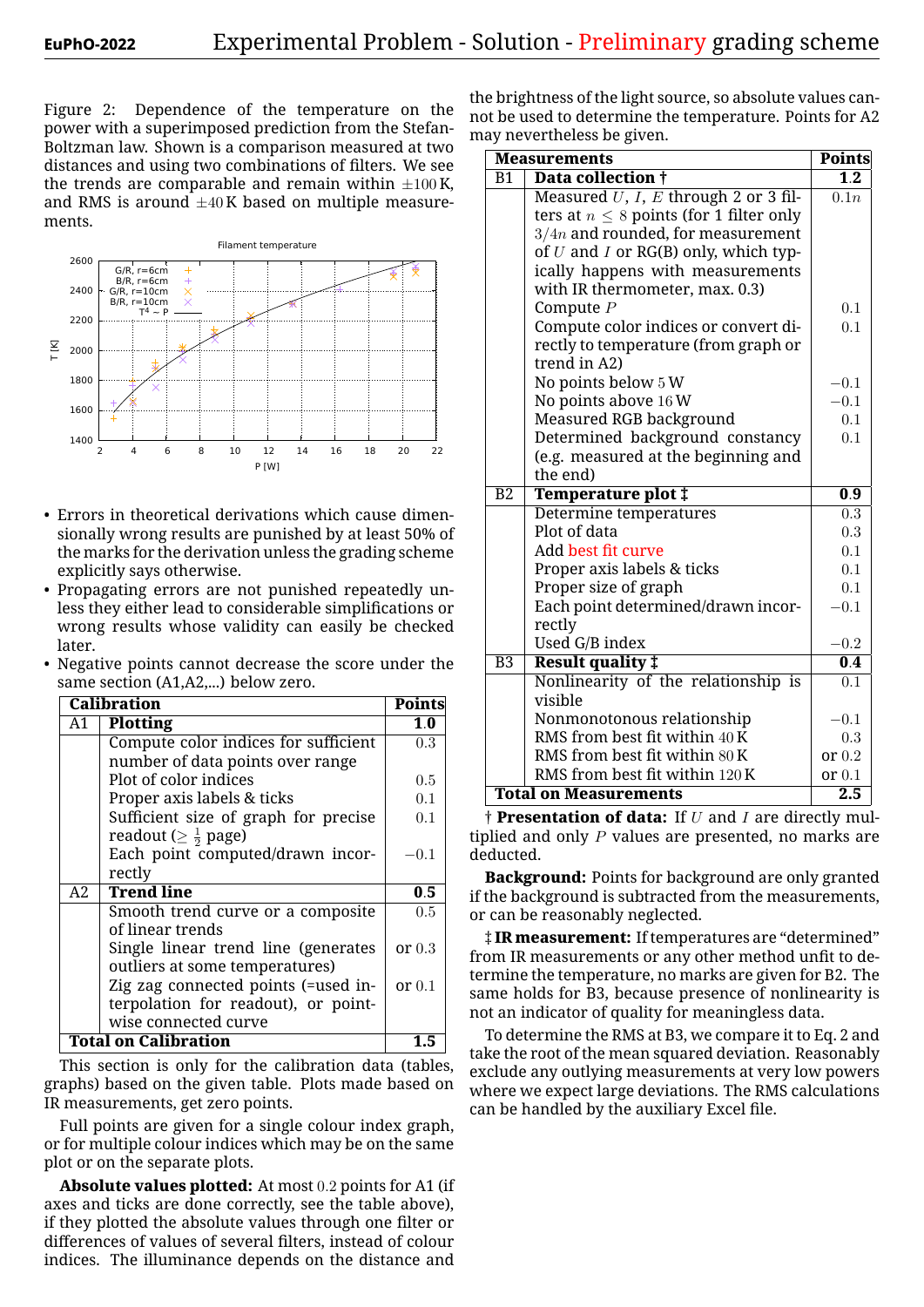# **E2: Efficacy**

#### **Theory**

Light sources do not radiate in all directions equally. The angular distribution of luminous flux  $\Phi$  (luminous intensity) must be integrated over the solid angle. A light meter at distance *r* to the light source, oriented so that the light falls on it perpendicularly, measures the illuminance *E* of a certain part of the imagined integration sphere surrounding the light source:

$$
\Phi = \oint E(\Omega) r^2 \mathbf{d}\Omega.
$$
 (3)

The LED only shines the light into a hemisphere, and has cylindrical symmetry around the direction straight ahead, so we can simplify the expression,

$$
\Phi_{LED} = 2\pi \int_0^{\pi/2} E(\theta) r^2 \sin \theta \, d\theta, \tag{4}
$$

and for the incandescent bulb, the symmetry axis is perpendicular to the direction straight ahead, and shines into full solid angle:

$$
\Phi_W = 4\pi \int_0^{\pi/2} E(\theta) r^2 \cos \theta \, d\theta. \tag{5}
$$

The integrals will have to be evaluated numerically – it can be done by using the trapezoidal or the Simpson method, or by using the formula for a spherical segment area given in the hint:

$$
\Phi = 2\pi r^2 \sum_{i} E(\theta_{i+1/2}) (\cos \theta_i - \cos \theta_{i+1}) \tag{6}
$$

and equivalent (but with sin *⇐⇒* cos) for the incandescent bulb. Here, choosing evaluation points in the middles of intervals is better than choosing one of the edge points. However, the exception are the "edge" measurements, where the measurement point is actually in the middle of the interval – the point straight ahead for the LED is in the middle of the spherical cap. The same goes for the "poles" of the incandescent light bulb.

The ratio between the head-on measured illuminance and the luminous flux, can be expressed as

$$
\Phi = Cr^2 E(0),\tag{7}
$$

or, more intuitively, as a correction factor to the isotropic source:

$$
\Phi = \{4\pi, 2\pi\} \tilde{C} r^2 E(0). \tag{8}
$$

#### **Analytical estimates**

One possible pathway is to estimate these factors without measurements, using reasonable assumptions about the light distribution. The LED can be assumed a planar emitter, with a cosine distribution of luminous flux:

$$
\tilde{C}_{LED} = \frac{\int_0^{\pi/2} \cos \theta \sin \theta \, d\theta}{\int_0^{\pi/2} \sin \theta \, d\theta} = \frac{1}{2}
$$
(9)

which turns out to match the experiment well.

For the incandescent bulb, a similar assumption can be made based on a thin filament model. The different orientation of the symmetry axis leads to a different result:

$$
\tilde{C}_W = \frac{\int_0^{\pi/2} \cos^2 \theta \, \mathrm{d}\theta}{\int_0^{\pi/2} \cos \theta \, \mathrm{d}\theta} = \frac{\pi}{4} \approx 0.79. \tag{10}
$$

These approximations can be used to a good effect but are not required in the experimental task.

## **Experiment**

To measure the angular dependence, a suitable distance to the light source must be chosen. Too far, and the signal becomes weak and any background could become noticeable. It is advisable to measure the angular dependence at the highest power in order to improve the signal to background ratio. Measurement can also be performed through one of the filters.

For the incandescent bulb, the finite size of the filament becomes an issue if we measure too close to the bulb. This becomes noticeable at distances lower than 10 cm. This was not an issue for the colour index measurement, but it matters for the absolute flux estimation.

Figure 3: Angular profile of the incandescent light bulb, measured at  $r = 15$  cm,  $P = 20.6$  W in increments 10<sup>°</sup>. Vertical lines are the division angles for formula (6). We obtain  $C = 10.01$  ( $\tilde{C} = 0.80$ ).



To describe the inflection point in the light distribution well, we will need at least 5 measurements in the *θ ∈*  $[0, \pi/2]$  interval. We can either rotate the light source on the spot, or position the light meter at different angles in relation to the stationary light source.

For the light distribution left-right symmetry can be assumed, or, alternatively, the entire  $\theta \in [-90^{\circ}, 90^{\circ}]$  range can be measured, allowing to take into account asymmetries and an angular offset in the light distribution. The straight ahead measurement is centered in a symmetric band, which needs care so it is not double-counted in case only half of the range is integrated and then doubled.

With the conversion factors known, the luminous efficacy can be determined by measuring the frontal illuminance at powers that cover the entire range from the lowest detectable illuminance to the maximum allowed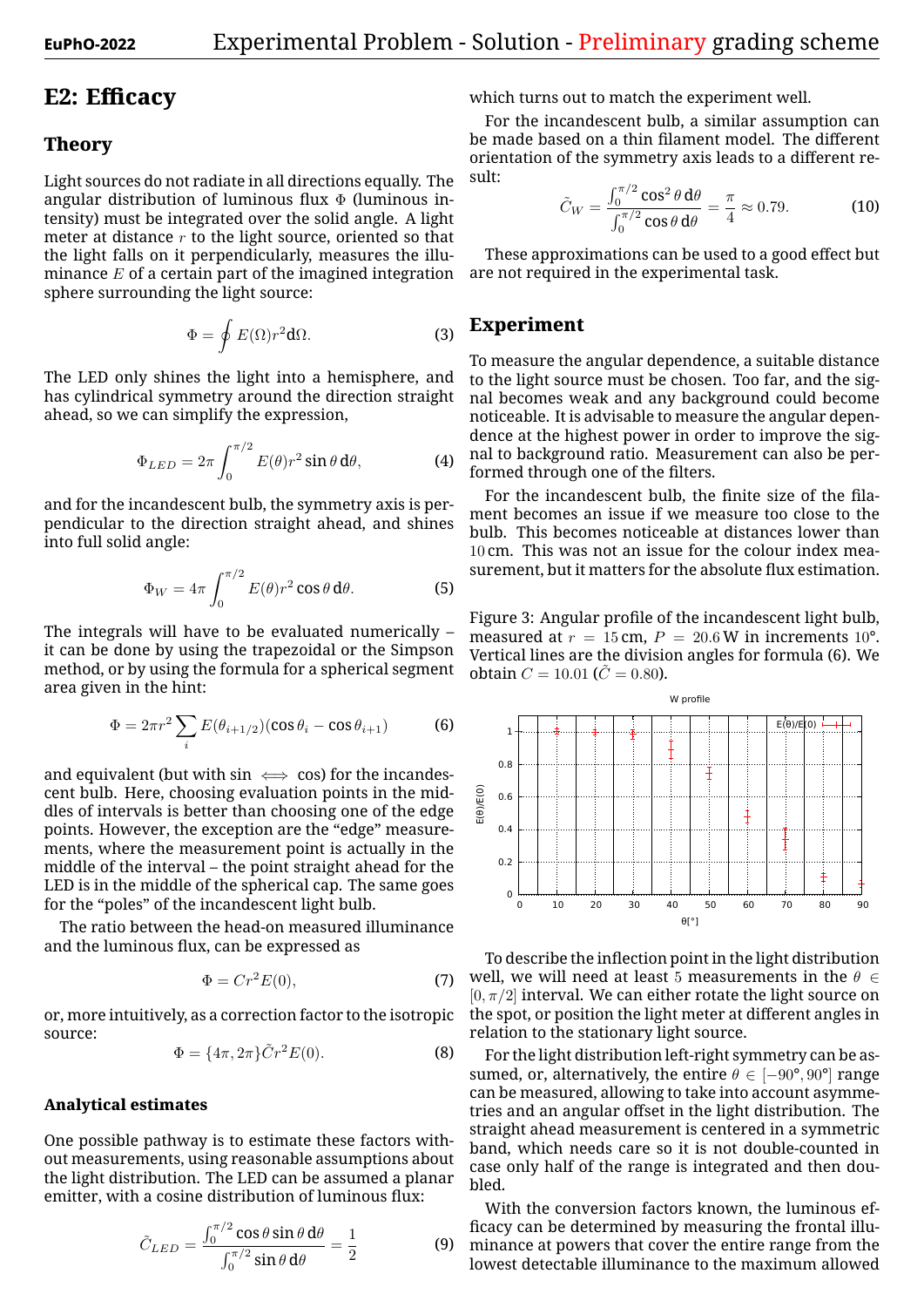Figure 4: Angular profile of the LED, measured at  $r =$ 10 cm,  $P = 1.33$  W in increments 10<sup>°</sup>. Vertical lines are the division angles for formula (6). We obtain  $C = 2.63$  $(\tilde{C}=0.42)$ .



Table 1: Example values of the conversion factor between the frontally measured illuminance and the luminous flux for both light sources. The values will vary within some wider distribution because of varying light sources and other errors, which is indicated by the brackets in the grading sheet.

power. For the incandescent bulb, this measurement can be done simultaneously with Task 1 for better time efficiency.

It is not required to measure at the same distance as the angular dependence. Multiple distances may also be used.

We have to avoid placing any additional objects near the light source to avoid introducing more reflected or blocked light – such as placing the light source directly on the white paper, or having other obstructions such as the black paper screen or any filters too close to the light bulb.

To plot the efficacy, we divide the  $\Phi$  obtained from eq. (3) for each of the light sources, with  $P = UI$  read out from the power supply.

The result shows that the efficacy of the incandescent light starts out at zero at low powers and increasing with power, as its temperature increases. The LED has the highest efficacy at lowest powers, then it drops off at higher powers, mostly due to increased temperature of the light emitting junction.

At the lowest settable currents, the readout on the power source is no longer reliable – for example, LED may glow slightly even at 0 A. The pole at the origin can be attributed to this source of error.

## **Marking scheme**

The basic equations could be stated in a separate section of the solution, or spread over different parts of the solution.



|                                                    |                            | W efficacy                                                      |                          |
|----------------------------------------------------|----------------------------|-----------------------------------------------------------------|--------------------------|
|                                                    | 25                         |                                                                 |                          |
| $\tilde{C}$                                        | 20                         |                                                                 |                          |
| $\overline{0.80}$                                  |                            |                                                                 |                          |
| 0.42                                               | 15                         |                                                                 |                          |
|                                                    | n[lm/W]                    |                                                                 |                          |
| conversion factor be-                              | 10                         |                                                                 |                          |
| luminance and the lu-                              |                            |                                                                 |                          |
| The values will<br>ces.<br>ion because of varying  | 5                          |                                                                 |                          |
| nich is indicated by the                           |                            |                                                                 |                          |
|                                                    | $\Omega$<br>$\overline{2}$ | 8<br>6<br>10<br>12<br>14<br>16<br>18<br>4                       | 20<br>22                 |
|                                                    |                            | P[W]                                                            |                          |
| ulb, this measurement<br>Task 1 for better time    |                            | <b>Theoretical background</b>                                   | <b>Points</b>            |
|                                                    | A1                         | Eq. (3) or equivalent                                           | 0.5                      |
| t the same distance as                             |                            | Dependence on $r^{-2}$                                          | $0.2\,$                  |
| e distances may also be                            |                            | Dependence<br>angle<br>(noticing)<br>on                         | 0.3                      |
|                                                    |                            | anisotropy)                                                     |                          |
| additional objects near                            | $\overline{A2}$            | Take into account cylindrical sym-                              | $\overline{2\times 0.1}$ |
| cing more reflected or                             |                            | metry (each)                                                    |                          |
| e light source directly<br>er obstructions such as |                            | Choose right symmetry axis for light                            | $2\times 0.1$            |
| ers too close to the light                         |                            | sources (each)<br>Correct factors of $2\pi$ and $4\pi$ (LED and |                          |
|                                                    |                            | bulb, respectively)                                             | 0.1                      |
| he $\Phi$ obtained from eq.                        |                            | Assume area of the sensor comes                                 | $-0.2$                   |
| with $P = UI$ read out                             |                            | into calculations                                               |                          |
|                                                    |                            | <b>Total on Theory</b>                                          | $\overline{1.0}$         |
| cy of the incandescent                             |                            | $2\times$ means one for each light source (bulb, LED).          |                          |
| ers and increasing with                            |                            |                                                                 |                          |
| ises. The LED has the                              |                            |                                                                 |                          |

Figure 5: Efficacy of both light sources depending on the input power.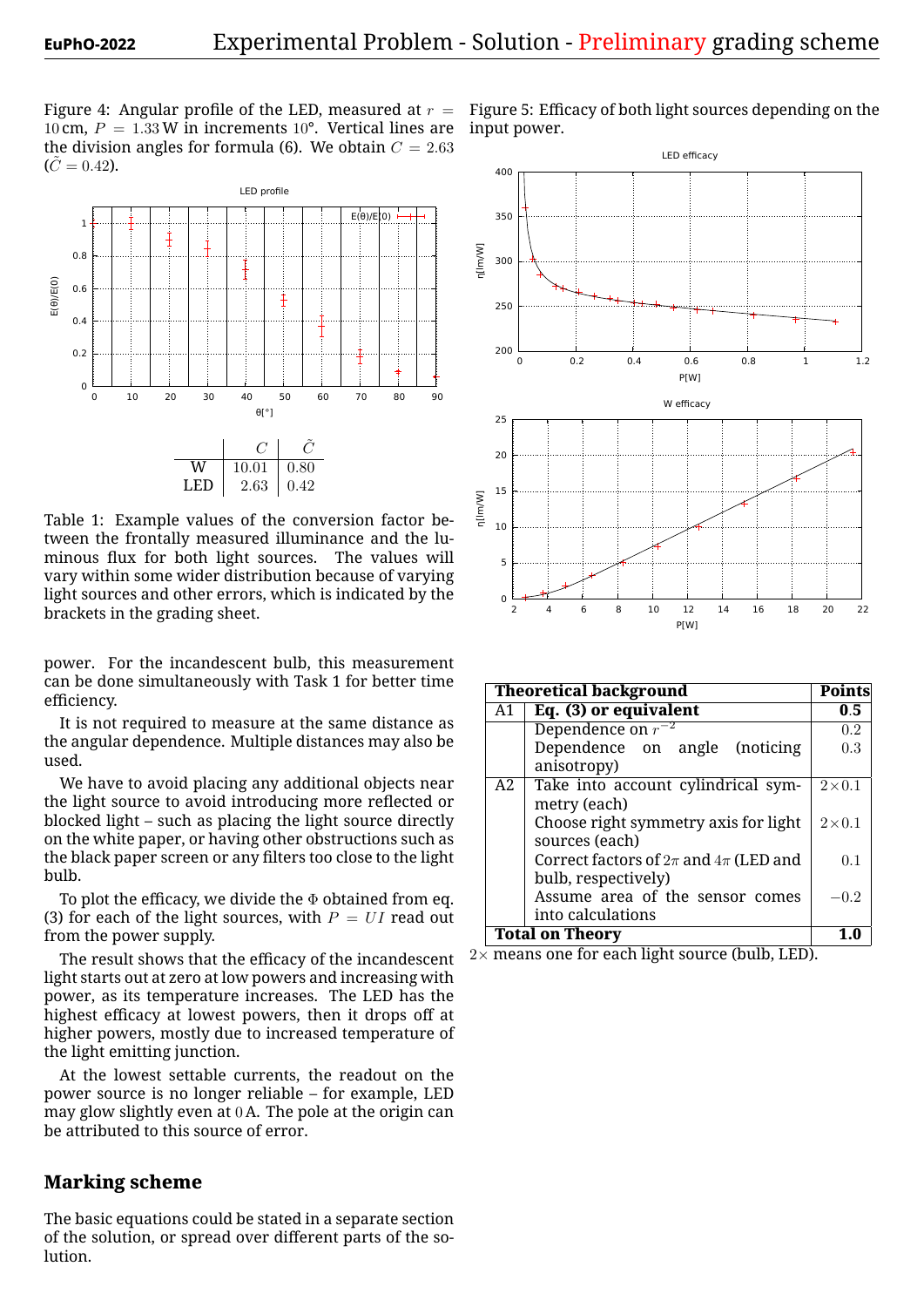|                 | <b>Angular measurement</b>                                               | <b>Points</b>             |
|-----------------|--------------------------------------------------------------------------|---------------------------|
| $\overline{B1}$ | <b>Incandescent measurement</b>                                          | 0.9                       |
|                 | Measured at $n \leq 6$ or more angles be-                                | 0.1n                      |
|                 | tween 0 and $\pi/2$                                                      |                           |
|                 | Specified auxiliary data (power, dis-                                    | 0.2                       |
|                 | tance)                                                                   |                           |
|                 | full<br>Measured<br>angular<br>range                                     | 0.1                       |
|                 | $[-90^{\circ}, 90^{\circ}]$ (e.g. by rotating light)                     |                           |
|                 | Maximum illuminance below 100 lx                                         | $-0.2\,$                  |
|                 | Measured closer than 10 cm                                               | $-0.1$                    |
| $\overline{B2}$ | <b>Integration procedure</b>                                             | 0.7                       |
|                 | <b>Used the hint</b>                                                     | 0.7                       |
|                 | $\rightarrow$ Values at the edges of intervals                           | $-0.1$                    |
|                 | $\rightarrow$ Double counting of the equator                             | $-0.1$                    |
|                 | Used trapezoidal or similar rule                                         | or 0.7                    |
|                 | $\rightarrow$ Incorrect treatment of edge values                         | $-0.1$                    |
|                 | $\rightarrow$ Double counting of the equator                             | $-0.1$                    |
|                 | Analytically derived eq. (10) or sim-                                    | or 0.7                    |
|                 | ilar                                                                     |                           |
|                 | Averaged values without weights                                          | or $0.3$                  |
| $\overline{B3}$ | $\overline{C}$ result accuracy for Tungsten                              | 0.3                       |
|                 | Calculated $C$ or equivalent                                             | 0.1                       |
|                 | Value of $C \in [9.7, 10.3]$                                             | $\rm 0.2$                 |
|                 | Value of $C \in [9.4, 10.6]$                                             | or $0.1$                  |
| $\overline{B4}$ | <b>LED angular measurement</b>                                           | $\overline{\mathbf{0.9}}$ |
|                 | Measured at $n \leq 6$ or more angles be-                                | $\overline{0.1n}$         |
|                 | tween 0 and $\pi/2$                                                      |                           |
|                 | Specified auxiliary data (power, dis-                                    | 0.2                       |
|                 | tance)<br>full<br>Measured                                               |                           |
|                 | angular<br>range<br>$[-90^{\circ}, 90^{\circ}]$ (e.g. by rotating light) | 0.1                       |
|                 | Maximum illuminance below 100 lx                                         | $-0.2$                    |
| $\overline{B5}$ | <b>Integration same as B2</b>                                            | $\overline{\mathbf{0.7}}$ |
| $\overline{B6}$ | $C$ result accuracy for LED                                              | 0.3                       |
|                 | Calculated $C$ or equivalent                                             | 0.1                       |
|                 | Value of $C \in [2.8, 3.2]$                                              | $\rm 0.2$                 |
|                 | Value of $C \in [2.6, 3.4]$                                              | or $0.1$                  |
| $\overline{B7}$ | <b>Background measured</b>                                               | $\overline{0.1}$          |
|                 | Background constancy check (multi-                                       | 0.1                       |
|                 | ple measurements)                                                        |                           |
|                 | <b>Total on Angular</b>                                                  | $\overline{4.0}$          |
|                 |                                                                          |                           |

Plotting the angular dependence is not required for the procedure, but it counts as 0*.*2 points if the integration procedure was otherwise not performed.

If a matching analytical value for both conversions are obtained, but angular dependence is not measured, the contestant can get all marks except for the measurement (1*.*0 out of 1*.*9 for each light source).

If a comparison of analytical and experimental estimate are done, or if an analytical model is fitted to the experimental data, the procedure is correct, and up to additional +0*.*3 points per light source may be given to compensate points lost for steps that merit points that may not be necessary for the method used.

| <b>Efficacy measurement</b> | <b>Points</b>                               |          |
|-----------------------------|---------------------------------------------|----------|
| $\overline{C1}$             | <b>Incandescent measurement</b>             | 0.7      |
|                             | Measured $U$ , $I$ , $E$ for incandescent   | 0.1n     |
|                             | light at $n \leq 7$ points                  |          |
|                             | No measurements above 16 W                  | $-0.1$   |
| $\overline{C2}$             | <b>Plotting bulb efficacy</b>               | 0.8      |
|                             | Convert and plot points $n \leq 6$ (if con- | 0.1n     |
|                             | verted into flux, not efficacy max 0.3)     |          |
|                             | Missing axis labels                         | $-0.1$   |
|                             | Deviation from a monotonous shape           | $-0.1$   |
| t                           | Values within $\text{RMS}\text{<}~0.2$      | 0.2      |
|                             | Values within $\text{RMS}\text{<}\ 0.5$     | or $0.1$ |
| $\overline{C3}$             | <b>LED</b> measurement                      | 0.7      |
|                             | Measured U, I, E for LED at $n \leq 7$      | 0.1n     |
|                             | points                                      |          |
|                             | Fewer than 2 measurements above             | $-0.2$   |
|                             | 0.2W                                        |          |
|                             | Fewer than 2 measurements below             | $-0.1$   |
|                             | 0.2W                                        |          |
| $\overline{C4}$             | <b>Plotting LED efficacy</b>                | 0.8      |
|                             | Convert and plot points $n \leq 6$ (if con- | 0.1n     |
|                             | verted into flux, not efficacy max 0.3)     |          |
|                             | Missing axis labels                         | $-0.1$   |
|                             | Deviation from a monotonous shape           | $-0.1$   |
| $\ddagger$                  | Values within RMS< 5                        | 0.2      |
|                             | Values within $\text{RMS}$ $< 10$           | or $0.1$ |
| <b>Total on Efficacy</b>    | 3.0                                         |          |

† Vary the *C* factor within the range [9*.*4*,* 10*.*6] to check for a better match. This helps remove propagation error from a badly determined *C* and additionally, any small variations in power output between light bulbs.

‡ Vary the *C* factor within the range [2*.*6*,* 3*.*4] to check if there is a better match. The LEDs may vary in light distribution and absolute intensity, so the trend cannot be matched 1:1. Exclude also the lowest power outliers from the assessment, as the singularity can give a high RMS without being significant to the LED itself. It depends on the voltage bias of the power source and resistivity of junctions.

**RMS comparison:** To make the comparison of the graphed solutions to the reference less subjective, we do a root mean square comparison: average square deviation from an empirical model curve based on a larger number of measurements in a controlled environment (Fig. 5). For the light bulb efficacy, we use

$$
\eta(P) = \ln(1 + \exp(1.189P - 4.632))
$$
 (11)

which is just a linear function smoothly flattened at the bottom.

For the LED, we use

$$
\eta(P) = 2.56/P - 23.78P + 259.56\tag{12}
$$

where possible intensity variations can be compensated by allowing *C* variation in C2/C4. Variations in the 1/*P* part (due to different offsets in power supply readout) can be compensated by excluding the low-power measurements from the RMS calculations in a reasonable way.

All these are in base units without prefixes (omitted for clarity).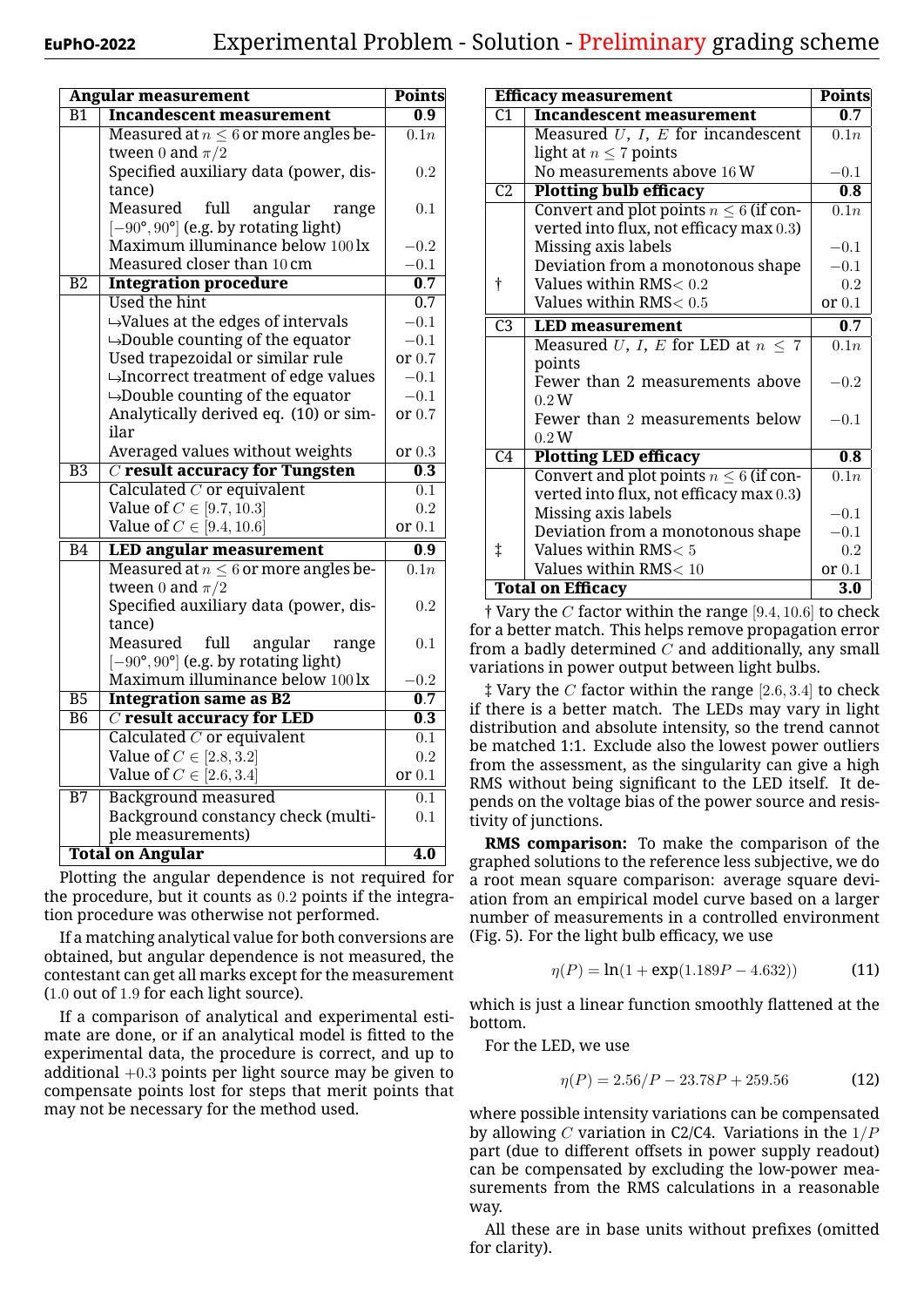| A1             | dependence on $r^{-2}$ only             | $0.2\,$ |
|----------------|-----------------------------------------|---------|
| A2             | Correct factor of $2\pi$ or $4\pi$ only | 0.1     |
| $B1-$          | not applicable                          | 0.0     |
| B <sub>6</sub> |                                         |         |
| B7             | Background measured                     | 0.1     |
|                | Background constancy check (multi-      | 0.1     |
|                | ple measurements)                       |         |
| C <sub>1</sub> | No change                               | 0.7     |
| C <sub>2</sub> | Rescale with correct $C$ to check RMS   | 0.8     |
| C <sub>3</sub> | No change                               | 0.7     |
| C4             | Rescale with correct $C$ to check RMS   | 0.8     |

If angular dependence is ignored use this table as a shortcut for grading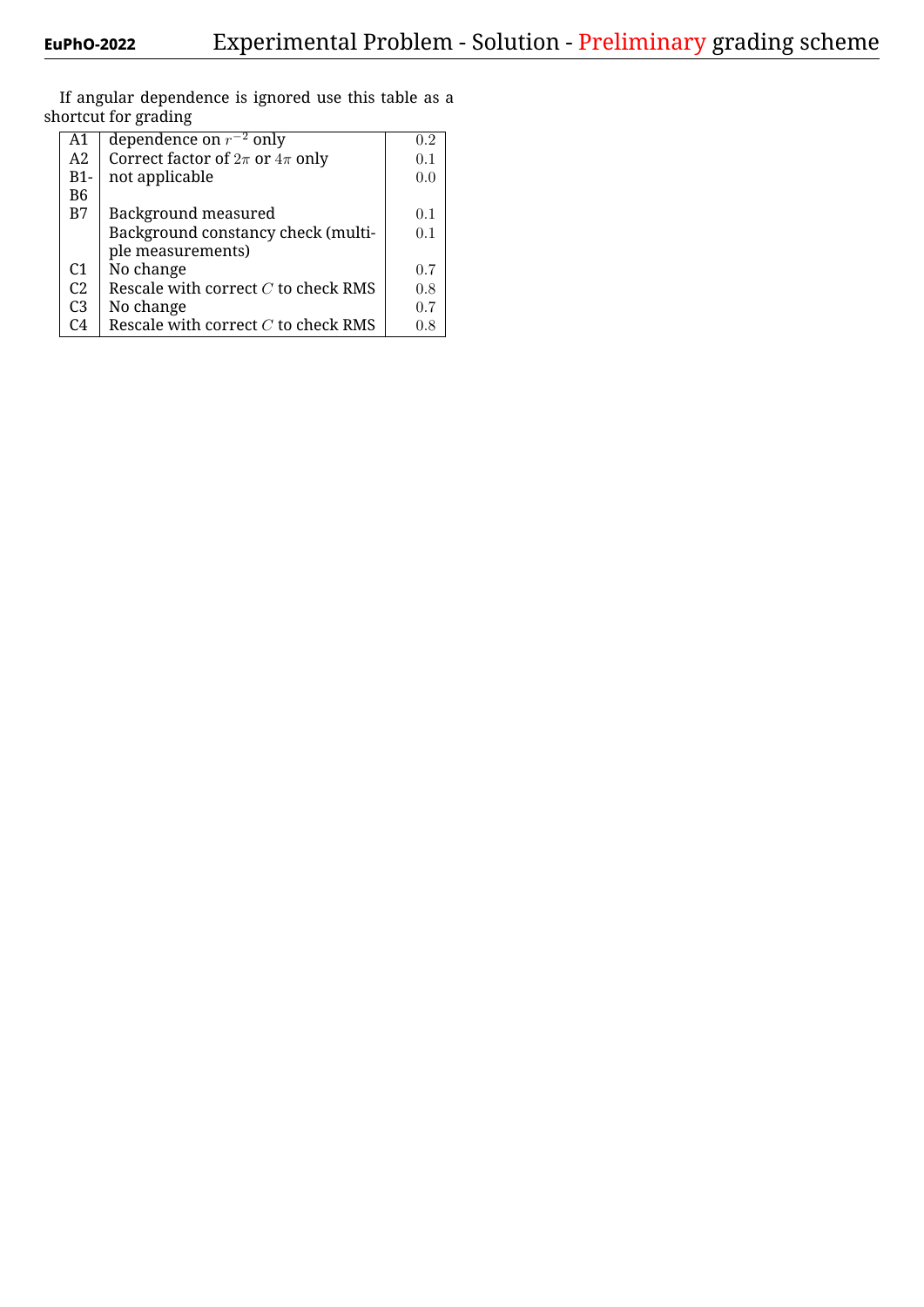# **E3: Radiative heating**

#### **Theory**

The plate receives a radiant flux density *j*, determined by the power *P* of the light source, and the distance *r* between the target and the light source. The light source does not shine equal amounts of light in all directions, therefore we must use the correction factor *C*, derived in Task 2, to convert from the total radiant flux to forward radiant flux density.

$$
P = Cr^2 j \to j = \frac{P}{Cr^2}.\tag{13}
$$

Not necessary, but also correct, is to (numerically) integrate/average across the entire plate,  $j(\pi r^2)$  = *P* R *Cr−*<sup>2</sup> cos *θ* d*A* to take into account spatial variation of *C*, *r* and  $\theta$  (angle of incidence).

The incident flux density is dissipated to the environment directly, as well as by heat conduction through the plate. Mark by  $T_F$  the front temperature and  $T_B$  the back temperature. Conservation of energy gives us the system of equations

$$
j = h(T_F - T_0) + \frac{\lambda}{d}(T_F - T_B)
$$
 (14)

$$
0 = h(T_B - T_0) + \frac{\lambda}{d}(T_B - T_F).
$$
 (15)

This system of equations leads to the following relations:

$$
j = h(T_F + T_B - 2T_0)
$$
 (16)

$$
j = (h + 2\frac{\lambda}{d})(T_F - T_B).
$$
 (17)

Any linear combination of equations (14,15) also allows determination of both *h* and *λ*. A particular linear combination that may be used is the isolation of individual temperatures:

$$
T_F - T_0 = \frac{1}{2} \left( \frac{1}{h} + \frac{1}{h + 2\frac{\lambda}{d}} \right) j
$$
 (18)

$$
T_B - T_0 = \frac{1}{2} \left( \frac{1}{h} - \frac{1}{h + 2\frac{\lambda}{d}} \right) j.
$$
 (19)

In our system,  $2\frac{\lambda}{d} > h$ , but still in the same order of magnitude. Treating the slope of  $T_F$  as  $1/(2h)$  or the slope of  $T_F\!-\!T_B$  as  $(2\lambda/d)^{-1}$  is a reasonable approximation, but still not theoretically correct.

#### **Error analysis**

Errors should be propagated from the slope. For example, if they obtain slopes  $k_1 = 1/h$  and  $k_2 = 1/(h +$  $2\lambda/d$ , they should propagate the errors. We should allow both straight addition of error contributions of different terms, or adding squared errors (independent errors), e.g.

$$
h = \frac{1}{k_1} \pm \frac{\sigma_1}{k_1^2}
$$
 (20)

$$
\lambda = \frac{d}{2} \left( \frac{1}{k_2} - \frac{1}{k_1} \right) \pm \frac{d}{2} \left( \frac{\sigma_1}{k_1^2} + \frac{\sigma_2}{k_2^2} \right) \tag{21}
$$

and analogously for other slope definitions.

#### **Albedo**

For the white plate, only a part of the incident flux is absorbed, so we replace *j* by  $j(1 - a)$  if *a* is the albedo:

$$
j = (1 - a)\frac{P}{Cr^2}.
$$
 (22)

As a consequence, any slope measured for both plates will be in the ratio  $(1 - a)$  to each other. This can be expressed as a fraction of trend slopes, ratio of temperature differences, or similar.

## **Experiment**

The radiant flux density can be varied in two main ways, or a combination of both: by changing the distance, or by changing the current through the light bulb. Both methods are acceptable, but varying the current also changes the spectrum and the efficiency of the light bulb, so it may produce biased and nonlinear results. The students should know that varying a single parameter is the correct procedure.

The required measurements in this task are the front and back temperature at different powers, for black and white plate. It is essential to wait for equilibration, which includes waiting the back temperature to stabilize. It is advisable to measure starting with the lowest flux density, because it will require the least equilibration time from the initial room temperature of the plate.

The target should not be too close to the light source, not only because of the risk of burning, but also because close to the light bulb, the light is very nonuniformly distributed across the plate. Increased convection rate due to high temperature also starts deviating from the linear regime. Placing the target too far from the light source leads to a negligible heating and thus a very large relative error in temperature differences, especially for the white plate.

In this task, the measurements are subject to many sources of errors: measuring from different distances and at different angles may include different proportions of background or reflected IR radiation from the light source (if the targeted area is still illuminated), if the measurement takes too long, the plate may start cooling down (this is noticeable in a few seconds), air currents may increase convective heat dissipation, and the ambient temperature may also change during the measurement (especially if the light source is placed too close to the wall, or if the power source's fan exhaust is too close to the measurement setup). The errors are most noticeable at low radiant flux and for the white plate, where increases in temperature are the smallest.

For these reasons, it is advisable to take more than one measurement per data point and average the results, and to cover a sufficiently wide range to reduce the slope error. At least 3 points are needed to draw a trend, but 5 is better. With more points, it is easier to spot outliers and utilise the measurements which are least subjected to errors. Back and front temperatures are best measured in pairs one after the other to reduce the error in the temperature difference signal due to changing conditions.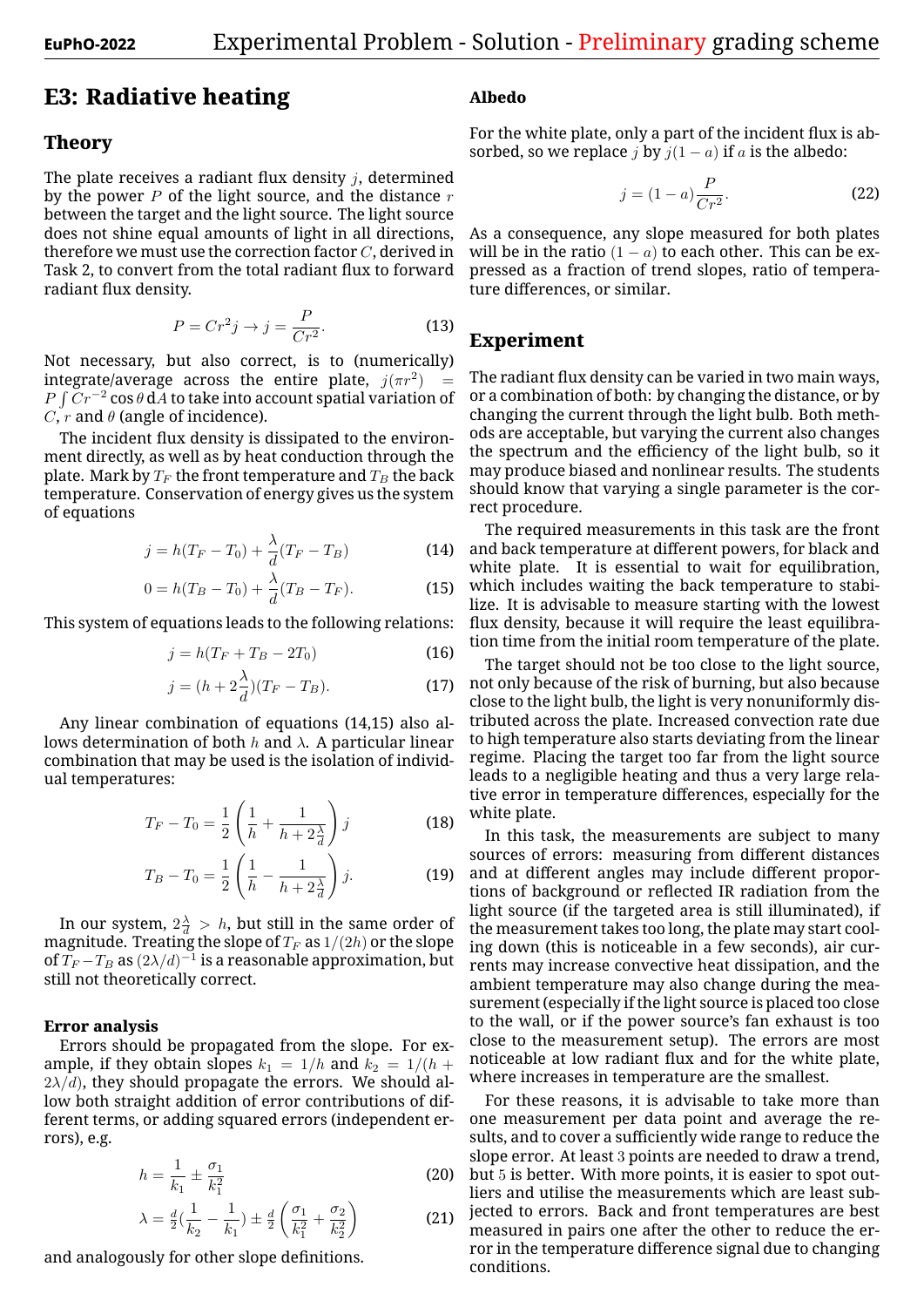*Note:* the ambient temperature  $T_0$  is an effective temperature that combines air temperature and radiative exchange with the surrounding walls, ceiling and other objects. We do not need its value, we only need the slopes of the linear trends. Inexact  $T_0$  can lead to inaccuracies if used together with an assumption the linear relations go through the origin.  $T_0$  cannot be reliably determined by measuring surrounding temperatures, but it can be estimated by measuring the equilibrium temperature of the plate in the absence of the light source.

The measurements of the front and back temperature at different radiant fluxes, must be processed and plotted to extract the necessary slopes. For the black plate, two plots will be needed, based on equations (14,15), equations (16,17), or any linearly independent pair. Linear regression gives us the slopes *h* and  $h + 2\frac{\lambda}{d}$  (or their reciprocals).  $T_0$  is best determined by the  $j = 0$  intercept of the trend line for (Eq. 16) or any equivalent plot, and should match  $T_0$  determined by other methods. If measured correctly, the intercept of the trend line for (Eq. 17) should be zero within the error margin.

It is possible to calculate the necessary slopes from a measurement at a single input power (for each plate color), if  $T_0$  is measured well. This can be done without a graph. However, using multiple measurements decreases the impact of statistical errors and enables us to better estimate the error, so a single measurement will carry a significant error.

Albedo, as defined in the task text through *irradiance* units, cannot be measured using a light meter, which measures in *photometric* units. Additionally, light reflected from a white plate introduces additional geometric considerations and angular distribution of reflected light, that cannot easily be taken into account.

The albedo can be estimated as a fraction of the corresponding line slopes between the black and the white plate, taking any of the relations (14,15,16,17). This means that for the white plate, measuring only one side of the plate is enough to determine the albedo, assuming *h* and *λ* remain the same. The difference slope or the back temperature slope are the least suitable, as they introduce a large relative error to the measurement due to a minimal increase in temperature.

#### **Marking scheme**

The basic equations could be stated in a separate section of the solution, or spread over different parts of the solution.

Figure 6: Black plate measurements for eqs. (16,17). The flux density *j* was varied by changing the distance *r*. The slope of the first graph equals  $h^{-1}$ , so  $h = 10 \,\mathrm{W m^{-2} K^{-1}}$ . Lowest and highest measurement were excluded from the fit. The intercept is  $2T_0$ .

The slope of the second graph equals  $(h+2\lambda/d)^{-1}$ , so  $\lambda =$ 0*.*072Wm*−*1K *−*1 . The intercept is reasonably close to 0.



| <b>Theoretical background</b> |                                         | <b>Points</b> |
|-------------------------------|-----------------------------------------|---------------|
| A <sub>1</sub>                | <b>Power to irradiance</b>              | 0.4           |
|                               | Correct eq. $(13)$ or equivalent        | 0.3           |
|                               | Realizing the same geometry from        | 0.1           |
|                               | Task 2 applies $(C$ or equivalent)      |               |
| A2                            | <b>Heat exchange balance</b>            | 0.6           |
|                               | Correct each of eqs. (14,15) or equiv-  | $2\times0.3$  |
|                               | alent.                                  |               |
|                               | Each partially correct eq., e.g.<br>as- | or $0.1$      |
|                               | sumed $T_B = T_0$ in (14) or missing 2  |               |
|                               | or $h$ in (17)                          |               |
| A3                            | <b>Albedo balance</b>                   | 0.2           |
|                               | Correct eq. (22) or equivalent          | 0.2           |
| <b>Total on Theory</b>        | 1.2                                     |               |

The assumption that the left hand side of equation  $P/A = h(T - T_0)$  distributes the *full* power of the light source to the area of the plate, indicates a lack of understanding and merits 0 points for theory part.

If conduction is not considered at all a maximum of 0.1 points is given to A2.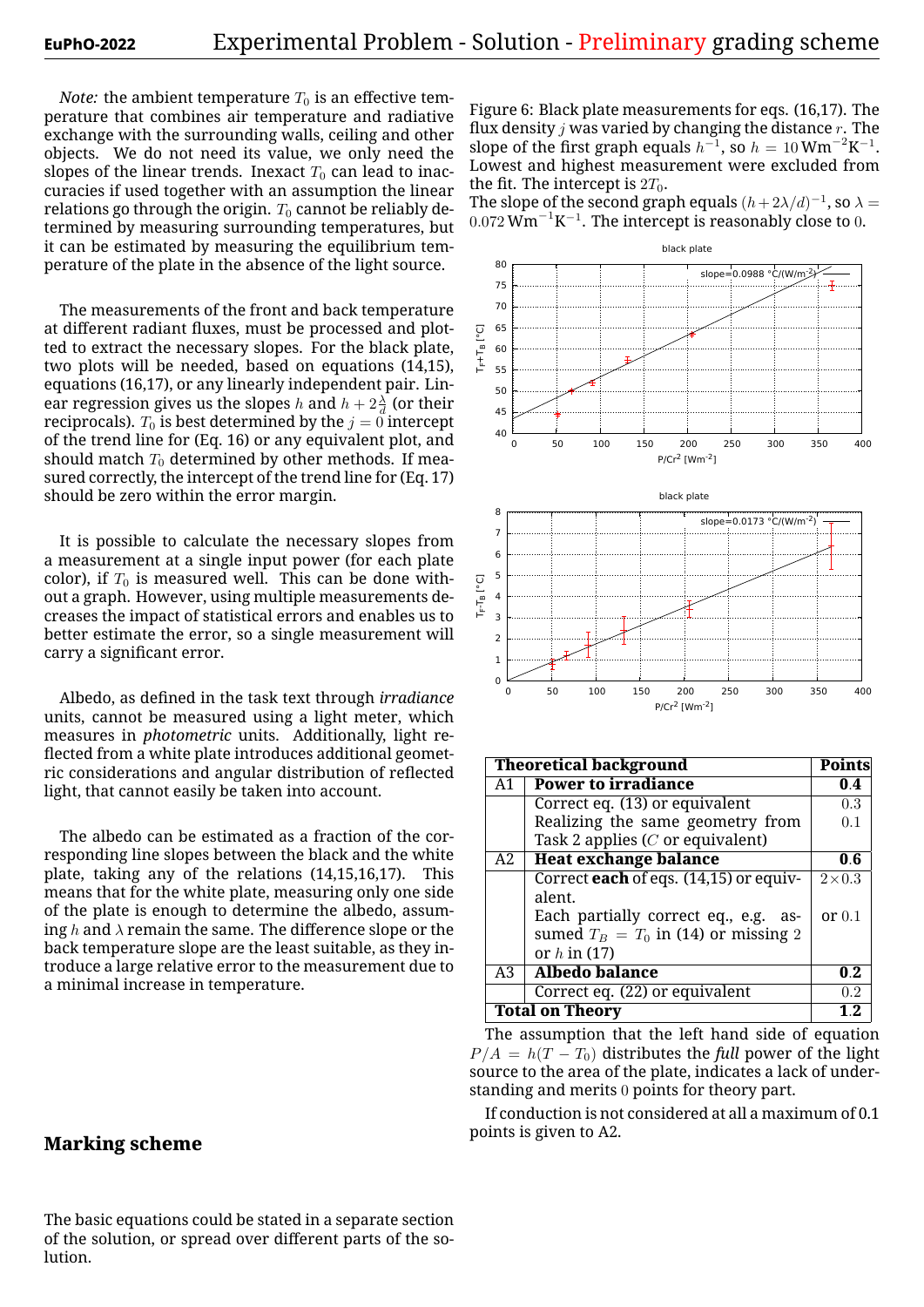Figure 7: White plate measurements for eqs. (16,17). The slope ratio with the black plate result is  $(1 - a)$  =  $0.0254/0.0988 = 0.26$  for the first graph. The second graph confirms this with a closely matching  $(1 - a)$  =  $0.00465/0.0173 = 0.27$ .



|                | Measurements                                | <b>Points</b> |
|----------------|---------------------------------------------|---------------|
| Β1             | $n \leq 5$ measurements of $T_F$ (black)    | 0.1n          |
| B2             | $n \leq 5$ measurements of $T_B$ (black)    | 0.1n          |
| B <sub>3</sub> | $n \leq 5$ measurements of $T_F$ , $T_B$ or | 0.1n          |
|                | both (white)                                |               |
| <b>B4</b>      | Measured the unchanging values              | 0.2           |
|                | (distance if $U, I$ varied, $U, I$ if dis-  |               |
|                | tance varied)                               |               |
|                | Estimated measurement errors (at            | 0.2           |
|                | least separate for each plate color)        |               |
|                | - the instrument precision is not a         |               |
|                | valid error estimate                        |               |
|                | Estimated measurement<br>errors             | or $0.1$      |
|                | (common for all)                            |               |
|                | Measured by varying the current             | $-0.2$        |
|                | (not distance)                              |               |
|                | <b>Total on Dissipation</b>                 |               |

Determination of *h* and *λ* will require extraction of two trend lines from two plots. Plotting on the same graph counts as two, but the vertical axes must be labelled correctly. The trend lines will have a  $j = 0$  intercept that will be 0 in case of temperature difference, and related to ambient temperature otherwise. Using *r <sup>−</sup>*<sup>2</sup> or *P* instead of *j* as an axis is valid as long as the conversion is done correctly at the slope readout.

|                 | <b>Dissipation parameters</b>            | <b>Points</b>    |
|-----------------|------------------------------------------|------------------|
| $\overline{C1}$ | First of the two plots                   | 0.8              |
|                 | $n \leq 5$ correctly converted and drawn | 0.1n             |
|                 | points                                   |                  |
|                 | Correct trend line                       | 0.1              |
|                 | Correct slope readout                    | 0.1              |
|                 | Slope error estimate                     | 0.1              |
|                 | Intercept disagrees with expecta-        | $-0.1$           |
|                 | tions                                    |                  |
|                 | Missing axis labels, ticks or unsuit-    | $-0.1$           |
|                 | able size                                |                  |
| $\overline{C2}$ | <b>Second of the two plots</b>           | 0.8              |
|                 | Same breakdown as C1                     |                  |
| $\overline{C3}$ | <b>Calculation of</b> $h$                | 0.8              |
|                 | Correct algebraic relation to slopes     | 0.2              |
|                 | Numerical value within [10, 14]          | 0.3              |
|                 | Numerical value within $[8, 16]$         | or $0.2$         |
|                 | Numerical value within [6, 18]           | or $0.1$         |
|                 | Correct error analysis                   | 0.2              |
|                 | Error estimate $< 1$ (if error analysis  | 0.1              |
|                 | is reasonable)                           |                  |
| $\overline{C4}$ | <b>Calculation of</b> $\lambda$          | 0.8              |
|                 | Correct algebraic relation to slopes     | 0.2              |
|                 | Numerical value within [0.06, 0.08]      | 0.3              |
|                 | Numerical value within [0.05, 0.09]      | or $0.2$         |
|                 | Numerical value within $[0.04, 0.10]$    | or $0.1$         |
|                 | Correct error analysis                   | 0.2              |
|                 | Error estimate $< 0.01$ (if error analy- | 0.1              |
|                 | sis is reasonable)                       |                  |
|                 | <b>Total on Dissipation</b>              | $\overline{3.2}$ |

The values are in SI base units.

**Without plotting:** If the entire fitting process is done numerically without plotting, use equivalent concepts to the grading above – tables instead of plots, slope calculations instead of trend lines, etc. As the plot is not required, a correct procedure can yield full points.

The error analysis in this case may consist of doing the entire procedure (e.g. using a single measurement with  $T_0$  knowledge, or two points without background), with multiple measurement runs and doing statistics. Another option is propagating relative errors from the single measurement errors. The main criterion is, that the error source is statistical, not instrumental.

The point count includes the origin for the plot of the temperature difference (eq. 17).

The slope error is the main source of error – distances and powers can be considered accurate. Error estimate on the slope can be done based on point scatter (but not with fewer than 5 points), with or without taking into account errorbars (if the students estimated them).

Error propagation: if a wrong value of *C* is used, recalculate with a suitable value and grade accordingly.